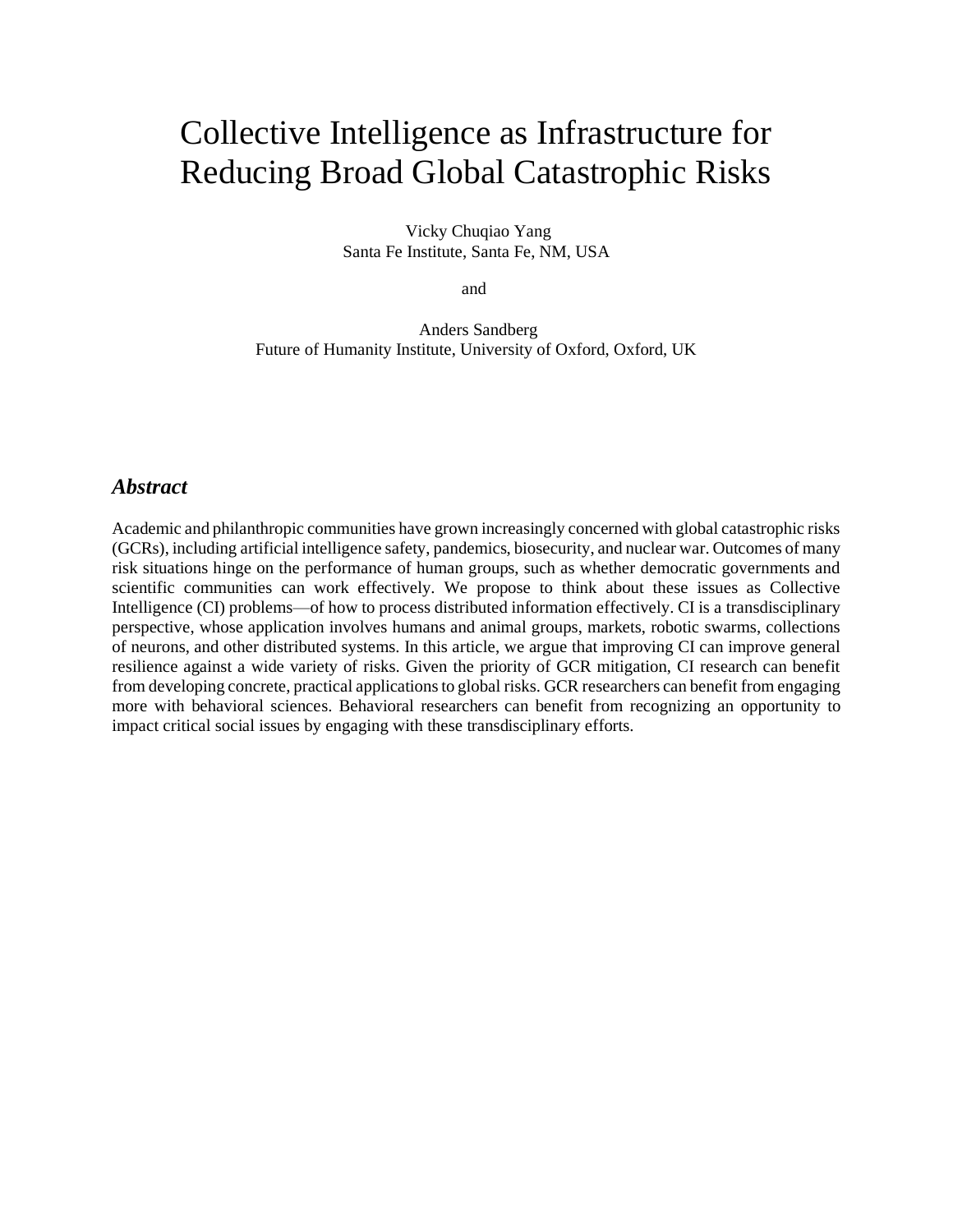*We've got to be as clear-headed about human beings as possible, because we are still each other's only hope. — James Baldwin*

## *Global Catastrophic Risks*

Recent years have witnessed increasing concerns for humanity's survival and prosperity in the long-term future. Scholars are increasingly concerned about global catastrophic events. Examples of such events include nuclear wars, climate catastrophes leading to large-scale failures in agriculture, pandemics, and powerful artificial intelligence (AI) not aligned with human values (see Ord, 2020 for a summary). Other scholars are also concerned with future technological innovations that enable a single individual to have great destructive power, such as DIY biohacking tools that can kill millions (Bostrom, 2019). Scholars studying these potentially catastrophic events and how to mitigate them have formed a transdisciplinary field called global catastrophic risks (GCR), and a subset focused on events that can lead to human extinction is referred to as existential risks. An associated, more practice-focused field called effective altruism investigates how an individual can do the most good to help others. These areas are not only of concern to academics but have also attracted considerable attention and action in philanthropic efforts.

Discussion in GCR has been centered around which risks are likely to occur and how to circumvent each one. A critical component crosscuts a wide number of risks but remains less explored—GCR reduction hinges on the better collective performance of human groups. For example, mitigating global pandemic risks include coordinating individual lifestyle changes, the research efforts of the scientific community, and policies of nation-states. Our ability for effective collective decision-making and collective action are infrastructures for responding to a wide variety of, if not all, GCRs. The vulnerability of having a weak infrastructure, such as in collective decision-making and collective action, reduces the general stability of the system. Such a system can be compared to a tightrope walker—many forces can lead them to fall, be it a gust of wind, or a shake of the body. Compared to focusing on which forces will tip the tightrope walker over, and preventing these forces from happening, it is more useful to identify tools that can help improve the general stability of the system. For example, adding a balancing pole (Fig 1), which increases the toques needed that lead to a fall, expands the walker's ability to adjust their center of gravity through small pole movements. Similarly, in GCR mitigation, it is important to consider building general tools that improve a



**Fig. 1.** *Tightrope walker Margret Zimmermann over Köln in 1946 (Heukeshoven, 1946). The balance pole used by tightrope walkers serves as a device for improving the ability to adaptively balance and adjust to perturbations. The role of Collective Intelligence in Global Catastrophic Risk mitigation is similar to that of the balance pole to a tightrope walker—but performed by a multitude of actors.*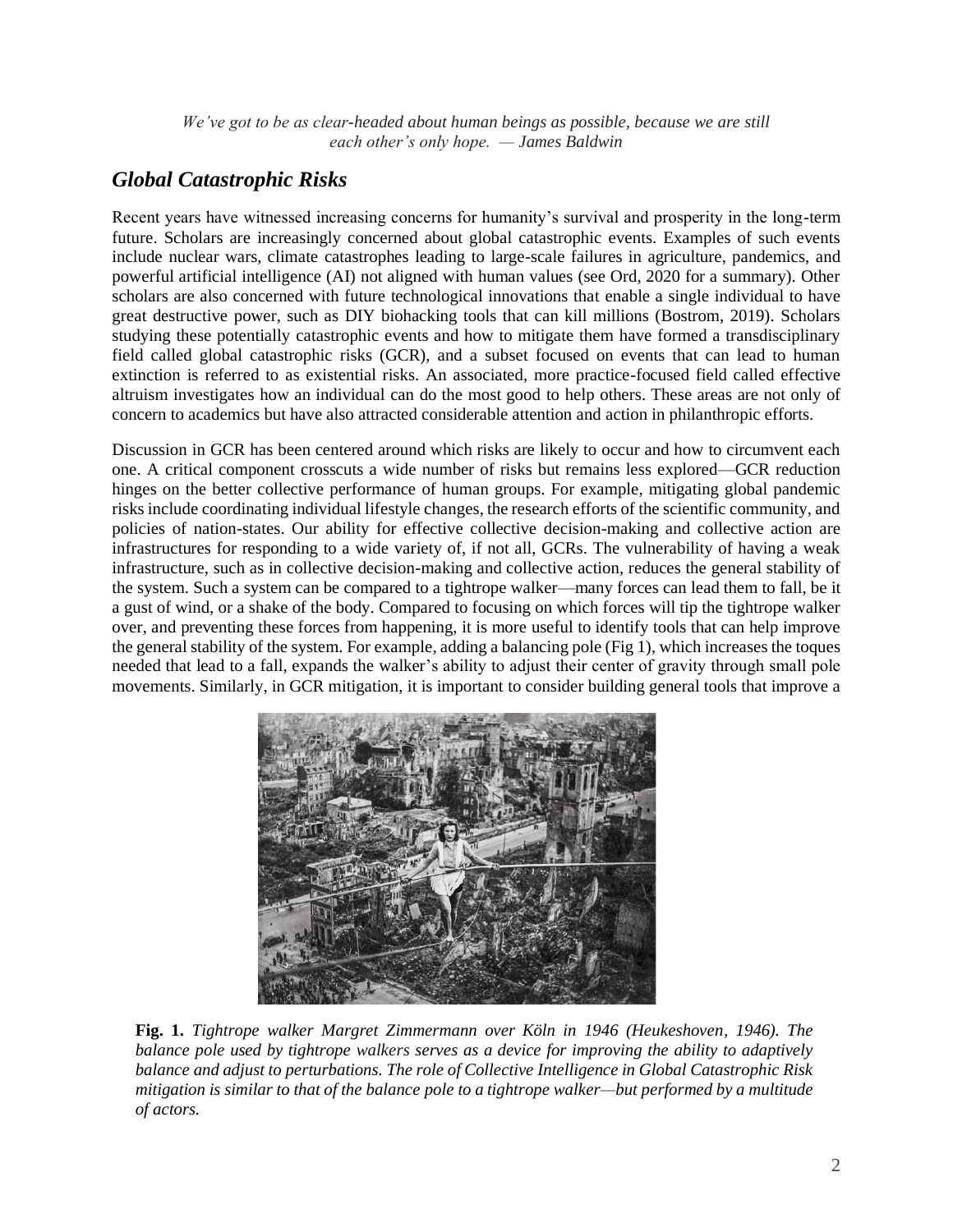system's ability for coordination and collective decision-making. This view is echoed in a perspective piece for collective behavior to be considered a "crisis discipline" (Bak-Coleman et al., 2021).

While the mitigation efforts center on resolving technological challenges, a significant minority of the GCR community is concerned with human collective decision and action (Liu, Lauta, & Mass 2018), and typically frame them as coordination problems that can be approached in a game-theoretic framework such as in prisoner's dilemma. While informative in many applications, it can be too narrow and restricting to think about these complex phenomena of collective decisions and action exclusively as problems of coordination. Firstly, this framework typically considers a small number or type of agents with a fixed set of explicit rules. While many hard problems we face are among a large number or type of agents, and the mechanisms of interaction may be implicit or change over time. This distinction is at the core of some most important human endeavors. According to Harari (2014) and others, Homo Sapiens have accomplished astonishing achievements because humans can cooperate in large numbers and in flexible ways. "In large numbers" is in contrast to chimpanzees and other mammals, which can only cooperate in small groups where one develops a personal relationship with their counterparts. "In flexible ways" is as opposed to bees and ants, which can work in large numbers but with more rigid roles. Second, besides the consideration of group size and flexible ways of interaction, another issue with viewing the human collective through the lens of coordination is that it tends to dwell on the negative outcomes of bad coordination like tragedy of the commons. These are important to avoid, however, making it the sole focus risks neglecting the upsides from the human collective, where the group is more capable than the sum of the individuals within it. The focus on avoiding bad coordination may lead to neglecting how to achieve that. Instead of thinking about these human-collective issues as an issue of coordination, we would advocate for thinking about them more broadly as an issue of Collective Intelligence, one of how to process distributed information effectively in order to reach common goals.



**Fig. 2.** *Examples of collective intelligence systems, which process and aggregate distributed information. (A) Neurons in an insect brain (NICHD, 2015). (B) Fish school respond to the presence of a diver (*van de Vendel, 2017*). (C) A prediction market for who will be elected president of France in 2022 (Predictit, 2022). (D) Elections. Picture shows women voting in the United States in 1920 (Voting, 1920). (E) A swarm of robots (Carrillo-Zapata, 2019). (F) Great wildebeest migration at Serengeti National Park, Tanzania (Tung, 2019).*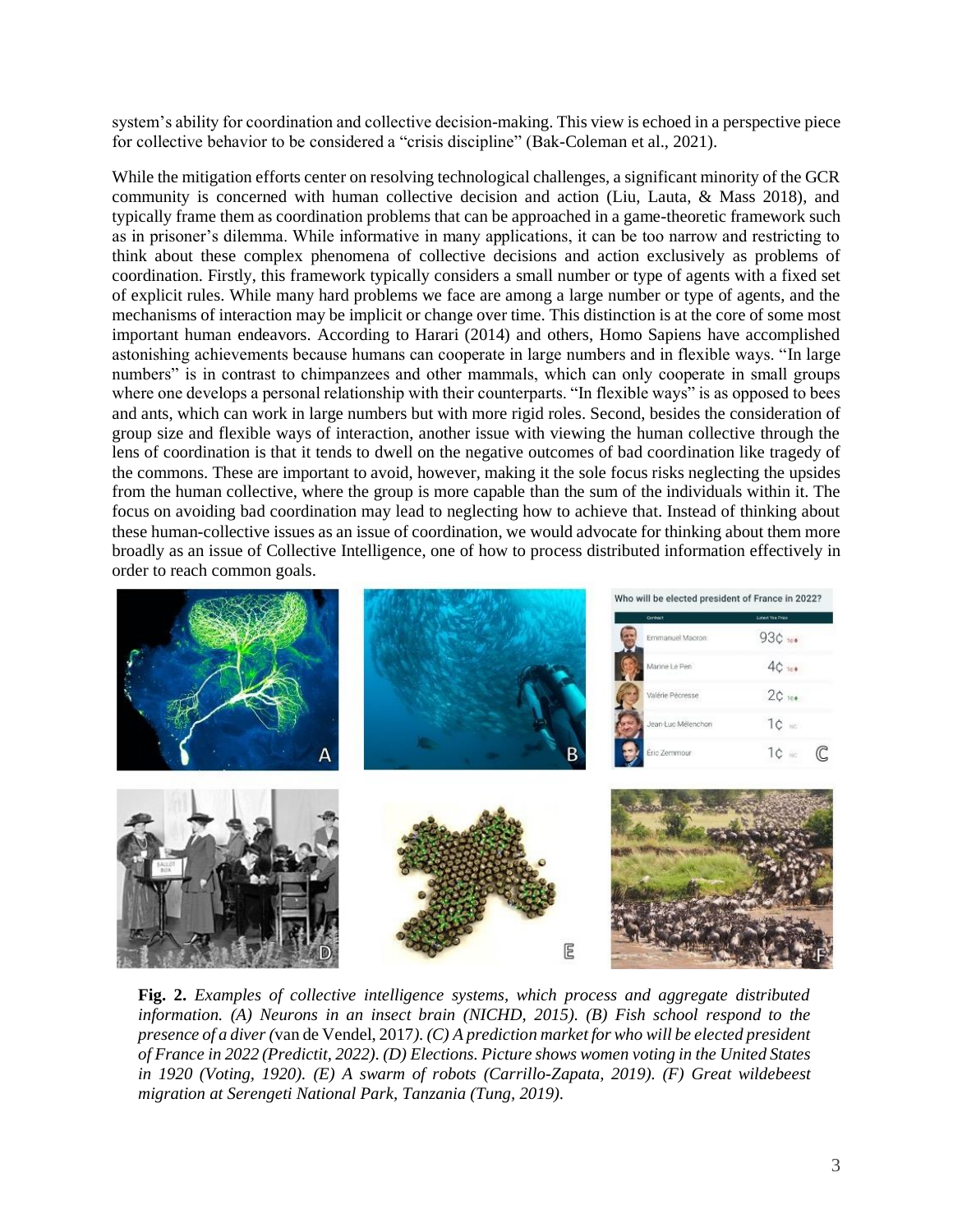# *Collective Intelligence*

The issue of how a collective work together is a central question in many applications in human society and beyond. Examples include human groups, such as in mitigating existential risks, elections, prediction markets, and juries; animal groups, such as in deciding the direction for migration; robotic swarms, such as designing rules for individual robots such that the collective can perform certain tasks; and neurons, such as the brain making coherent sense of the world while each neuron responds to different, and sometimes conflicting stimuli (see Fig. 2 for illustrations of these examples). In all these diverse applications, a shared problem is when information is distributed across the individuals in the system, how to process distributed information effectively and aggregate it together. This distributed information processing can take a wide variety of forms spanning a wide range of complexity. Some examples of more explicit aggregation mechanisms include majority vote in political elections, and quorum voting in African buffalos when deciding on new grazing locations (one signals preference by standing up and facing the favored direction) (Prins, 1996). The more implicit mechanisms involve the schooling of fish, where each fish's preferred direction of movement interacts with that of its neighbors to generate movements of the school. As a result, the school can collectively sense the temperature gradient, while no individual fish is able to sense such information (Puckett, Pokhrel, & Giannini, 2018). Another example of more implicit aggregation is prediction markets, where individuals bet on the likelihood of an outcome occurring, and the information is embedded in the prices. Researchers have come together to study this phenomenon, crosscutting application domains, and the transdisciplinary field is referred to as Collective Intelligence. We refer to this field as transdisciplinary, instead of interdisciplinary, because it studies a shared phenomenon that manifests in many disciplines, spanning computer science, neuroscience, robotics, animal behavior, and many social sciences. It transcends the disciplinary boundaries, while interdisciplinary often refers to combining two fields to discover new things in either one.

With many rigorous research efforts in the past two decades in Collective Intelligence, researchers have found many factors that help or hurt the performance of human groups in solving problems and making collective decisions, predictions, or estimations. While research does not yet offer recipes for constructing a good human collective, as collective performance is the outcome of complex interactions of many variables. These findings point to a few general directions for improving the collective performance of human groups, and we offer a brief and non-exhaustive summary of relevant findings below.

#### **Summary of Human Collective Intelligence Findings**

**Collective intelligence.** Similar to individual general intelligence, that one individual can excel at a wide range of tasks, such as math and music, Woolley and colleagues (2010) find a similar property for human groups, named collective intelligence. When asking small groups to perform a wide range of tasks, including brainstorming, sudoku, and unscrambling words, the performance on a subset of the tasks gives a good out-of-sample prediction. In other words, some groups outperform others on a wide variety of tasks, suggesting the equivalent of general intelligence for groups. This finding has been replicated by later studies (Riedl et al., 2021). The studies look into what makes some groups more effective than others. Among the peer-reviewed studies (see Riedl et al., 2021 for a summary), the consensus is that the social process is more important than the skill of individual members. Social perceptiveness, the ability of individuals to identify social cues, is a key factor in improving group performance. This is manifested in group behaviors such as even conversational turn-taking—each group member speaks roughly equal amounts. Consequently, groups with a higher proportion of women tend to have higher collective intelligence, as being female is correlated with greater social perceptiveness. The IQ of individual members plays a much less, and some argue negligible role.

**Diversity**. Besides the social perceptiveness of group members, research finds benefit in having a diverse group of individuals. The diversity referred to here is diversity in knowledge and cognitive models.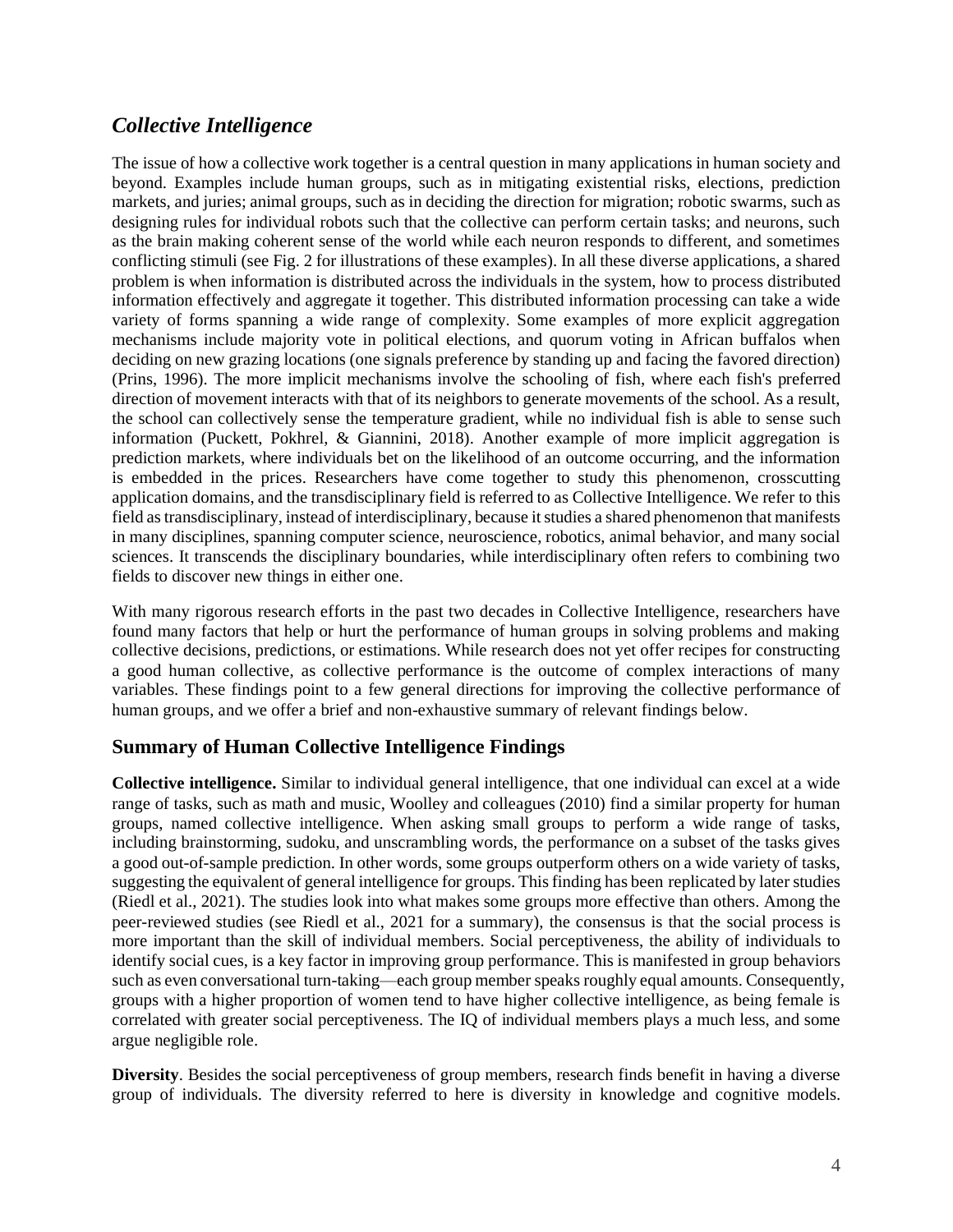Abundant research has found in lab experiments, theoretical and computational models, and real-world problem-solving scenarios, the phenomenon of a "diversity bonus"—that a diverse group performs better than a homogenous group (Page, 2019; Aminpour et al., 2021). Some even find a diverse group of nonexperts can outperform a homogeneous group of experts (Hong & Page, 2004). For a group of diverse agents to work together, an important aspect is cognitive alignment, such as commitment to group goals and shared beliefs (Krafft, 2019). Another line of work finds that maintaining diversity in the group is hard—conformity and traditional market forces are against it. Mann & Helbing (2016) propose alternative incentives to reward accurate minority predictions for maintaining diversity in the group—especially rewarding the minority which is right when the majority is wrong.

**Committed minorities.** There has been much evidence that the presence of committed minorities, a small fraction of individuals who are little affected by the opinions of others, can lead to substantial changes in the collective behavior of a group. Most notably, Centola et al. (2018) find through human subject experiments that a critical mass of committed individuals (around 25% in their experiments) can tip social conventions towards the direction of these committed individuals. This critical transition is also predicted by an abundance of theoretical studies (such as Xie et al., 2011). It would require further investigation to understand the precise critical mass needed in different scenarios, however, the powerful effects of committed minorities on groups can be a fruitful direction in thinking about how to elicit (or prevent) social change.

**Social influence.** An area under debate is whether and how individuals should communicate with each other in a collective. Experimental studies have found that social influence can lead to both positive and negative effects on collective performance (see Jayles et al., 2017 for an example of positive effect, and Lorenz et al., 2011 for an example of negative effect). On the one hand, letting individuals exchange information can lead to the loss of independent information, and worse collective performance (also referred to as groupthink). On the other hand, communication may help individuals deliberate and discover better answers. The conflicting findings are likely an outcome of the effect of social influence depending on several other variables. A study predicts it depends on the proportion of individuals using social information for their decisions, and whether committed minorities are present (Yang et al., 2021). Others find they also depend on the social network structure and adaptability (Almaatouq et al., 2020; Becker, Brackbill & Centola, 2017). The bottom line is that most people blindly following others does not lead to good outcomes in most scenarios.

**Better sensors.** One important component for improving group performance is to let individuals gather better information. This is especially important in forecasting and prediction tasks, such as election forecasts. This can be achieved by asking better survey questions. For example, in a method called "surprisingly popular" (Prelec, Seung & McCoy, 2017), instead of asking people what they think, researchers also ask people what they think other people think. This helps discover surprising phenomena hidden by social norms, such as Trump winning the 2016 US election. Another example is to use individuals' social circles as better sensors (Galesic et al., 2021)—instead of asking individuals whom they will vote for, ask whom their friends will vote for.

**Overall**. The literature in this field is vast, and here we highlight a small subset of findings relevant to the performance of human groups. One theme that appears in these scientific studies is that individuals' ability to perform the task matters less than how the individuals interact.

Most CI research on human groups, such as those summarized above, focuses on improving estimation accuracies, the effectiveness of teamwork, and collective decision speed. Many aspects of these investigations have implications for GCR mitigation. Below we outline examples of current GCR mitigation efforts and discuss how CI research can be applied to mitigating GCR.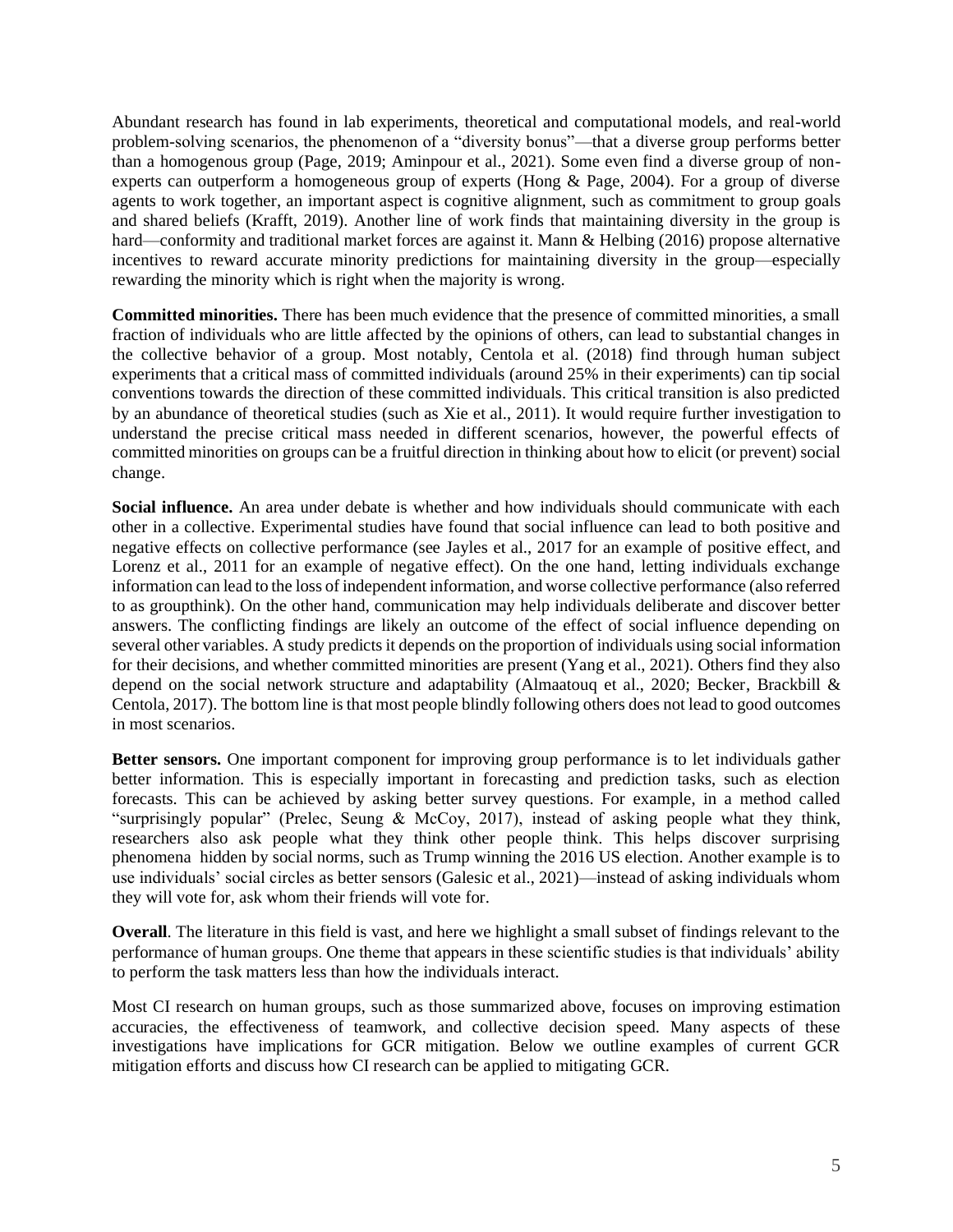# *Collective Intelligence for Global Catastrophic Risk Mitigation*

CI has been increasingly considered as a useful part of crisis response (Vivacqua & Borges, 2010; Büscher & Thomas, 2014), and can be useful in GCR mitigation. Mitigation of GCR can naturally be divided into prevention (prevent risks from occurring), response (react before or during the hazard to limit the damage), and resilience (survive and rebuild), with a key role of adaptive collective responses to implement these mitigation measures (Cotton-Barratt, Daniel & Sandberg, 2020). CI can be applied in each of these layers, in particular by enhancing predictive and adaptive ability (See Fig. 3 for a conceptual illustration of the relationships of these concepts).

## **Prediction**

For prevention, identification of a possible risk and action to reduce its probability (or at least severity) are needed. The identification step is where committed minorities have historically played a clear role, often starting in the scientific community. For example, Clair Cameron Patterson built up a network concerned about the spread of lead in the environment, and the atmosphere scientists of the Crutzen-Rowland-Molina group discovered and documented ozone depletion. Their persistent research, documentation, and outreach provided the signal needed for scientific societies and later international organizations to react to the risk. Currently, the planetary defense community working on impact risks of asteroids and the AI safety community are examples of committed minorities having the specialized concern needed to determine the risk and propose preparedness actions. These are examples of how the scientific and policy community can act with CI, by having specialized networks examining potential threats and—if the evidence becomes compelling—amplifying their signal through a social influence mechanism.

Predicting GCRs ahead of time is challenging because they represent unprecedented problems, or occur in domains with very little data. There has been significant interest in estimating the likelihood of different GCRs, especially due to the need for prioritization and making trade-offs among risks. This has been done using a variety of methods that aggregate expert or public opinion (Beard, Rowe & Fox, 2020). At the simplest, these methods consist of taking the median estimate, while more sophisticated approaches give weightings based on consistency (Prelec, 2004; Frank et al., 2017) or past predictive performance, involve



Fig. 3. *A conceptual illustration of the concepts in this article and their connections. Collective intelligence as infrastructure for mitigating global catastrophic risks through avenues such as prediction and adaptation*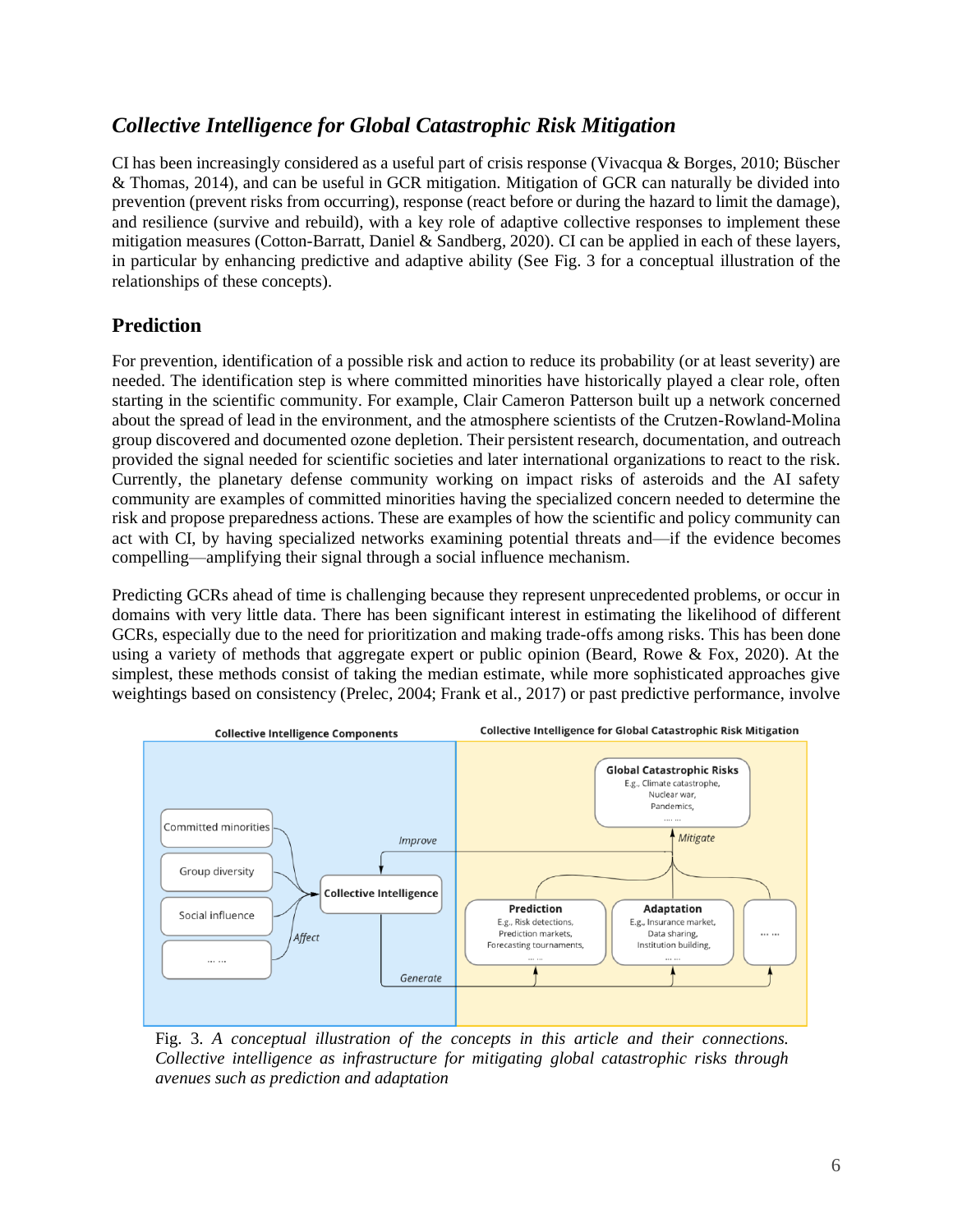structured deliberative processes to build a consensus, or are prediction markets where (updateable) bets are made.

One mechanism for prediction that has been discussed at length in the CI literature is prediction markets, where participants bet on future outcomes, and the prices of bets indicate the joint belief in their likelihoods (Wolfers & Zitzewitz, 2006). Here, distributed and diverse knowledge is aggregated through a price mechanism. In theory, attempts to manipulate the price can even increase the accuracy by injecting capital exploitable by informed participants (Hanson & Opera, 2009). Existing prediction markets contain bets on various natural or anthropogenic disasters. In an experiment, a prediction market was applied to forecasting epidemic disease rates and performed more accurately than predictions from extrapolating historical trends (Li, Tung & Chang, 2016). However, prediction markets have so far been limited by anti-gambling laws in many countries, lack of liquidity/participants, and the time preferences of participants.

Similar to research on prediction markets, work on forecasting tournaments, which is not limited by antigambling laws, has produced methodologies for eliciting short- and medium-term forecasts that are consistently better than individual expert forecasts, demonstrating CI. These methodologies involve weighted aggregation of many individual estimates, identifying top performers and grouping them together into teams, and supporting learning, updating, and debiasing (Tetlock & Gardner, 2016; Tetlock, Mellers & Scoblic, 2017). Inspired by the success of forecasting tournaments and prediction markets, metaculus.com is a community for group forecasting using many of the same aggregation mechanisms, plus others like gamified scoring and reputation to encourage higher accuracy. The site covers a vast variety of real-world events, including disasters all the way up to existential risk. The site also did well compared to both the public and experts in forecasting during the COVID-19 pandemic (Recchia, Freeman & Spiegelhalter, 2021).

Often preparation, rapid detection, and response are more feasible than predicting the precise moment a GCR will happen. Rapid detection can draw on the distributed and sensitive nature of CI to find early signals of a hazard, amplify the warning, and trigger pre-planned responses. One experiment demonstrated how rapid social mobilization using social media and an incentive mechanism to solve an "impossible" search problem (finding ten weather balloons located across the US) was able to succeed within 9 hours. Here the winning team CI was enabled by an incentive mechanism that rewarded not just direct search but recruiting likely candidates, plus information sharing across the participants. Other teams recruited suitable pre-existing communities (Pickard et al., 2011). Similar experiments have demonstrated fast finding of people (<12 hours) globally (Rutherford et al., 2013). These results suggest that rapid, CI-mediated crisis response such as finding pathogen carriers or dangerous objects is possible.

#### **Adaptation**

After the initial forecast, adaptivity may become essential. Decision-making and governance relevant to global catastrophic risk are complex, and naturally take place inside a collective cognitive system that is part of the greater system: complexity, reflexivity, and uncertainty cannot be avoided (Fisher & Sandberg, 2022). Responding to GCR requires adaptive governance. In evolving disaster situations, flexible solutions and the ability to innovate on the fly can be crucial. The responses need to be more adaptive than the hazard, which typically implies a great need for generating diverse solutions, rapid spread of successful solutions, and forming tight feedback loops to help evaluate and improve the solutions. CI has a clear advantage here over centralized control systems that tend to act slowly and with less information. Such top-down approaches may be more suited for pre- or post-disaster preparation and systemic recovery where timescales are long, optimized global solutions perhaps possible and desirable, and especially when a severe GCR needs to be avoided at all costs. Adaptive governance has demonstrated successes in managing commonpool resources in a decentralized fashion (Ostrom, 1990). Safety can be thought of as a special common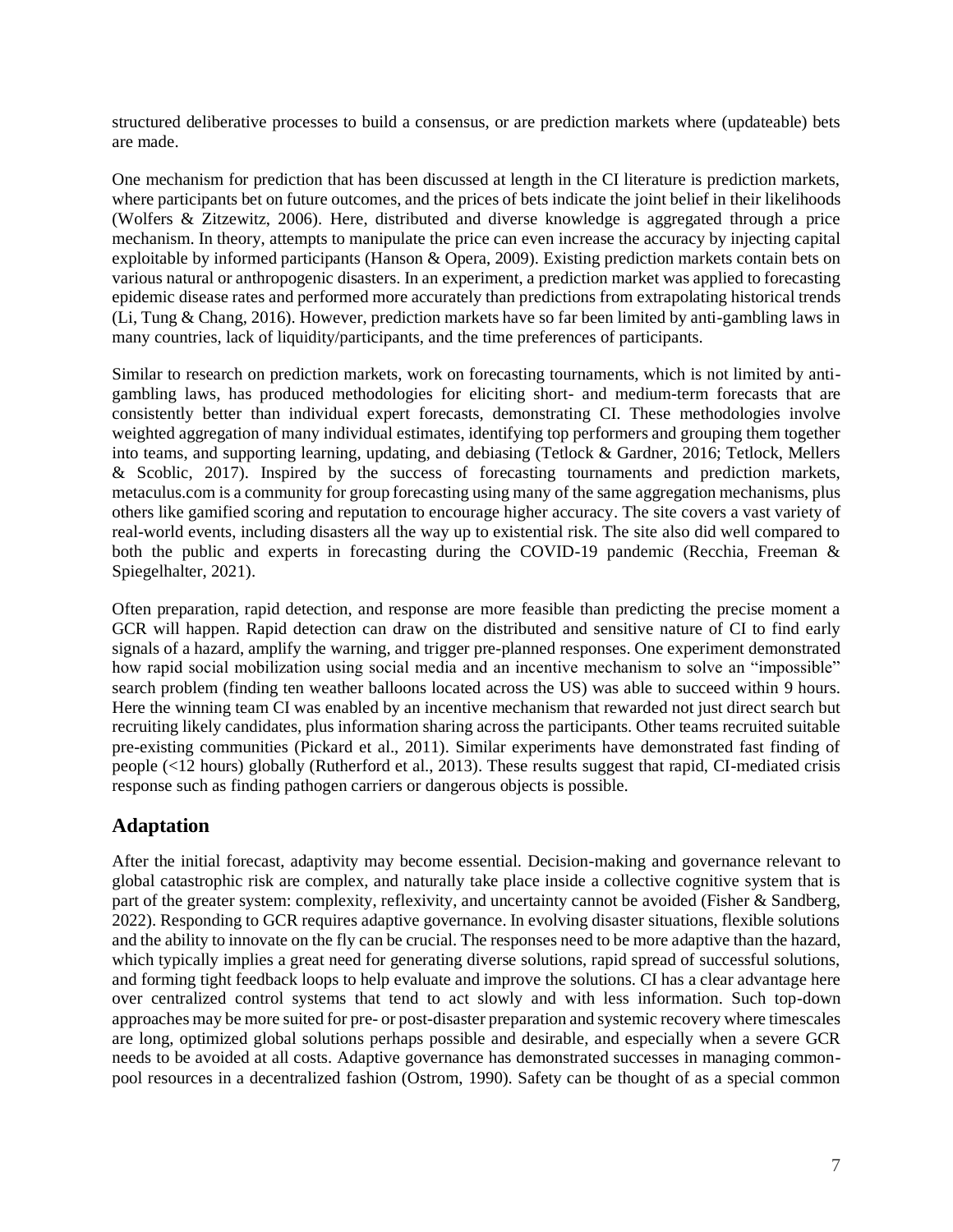pool resource that can be managed in this way. GCR raises the stakes by making the threat global and hence requires global adaptive governance, a challenge for CI.

One component that can improve adaptive governance in a GCR situation is effective data-sharing, a lesson learned especially from the COVID-19 pandemic. Data aggregation sites such as [ourworldindata.org](https://ourworldindata.org/) played a key role in providing various agencies and networks with vital information while they struggled to get data from governments in useful formats. To enable effective CI, constructing better data sharing infrastructure may be necessary.

Another component that can improve adaptive governance is resiliency. Resiliency can be viewed as the capacity of a system exposed to a shock or stress to adapt and survive by changing its non-essential attributes and rebuilding itself (Downes, 2013). Resiliency, both during and after a catastrophe, is often aided by collective memory: adaptations to past disasters remain distributed among community members (and sometimes, stigmergically (Marsh & Onof, 2008), in the environment like Japanese tsunami stones reminding of long-term danger). Collective memory may have a limited range (Fanta, Šálek & Sklenicka, 2019) but can both exceed individual lifespans and allow distributed reactions. It also interacts with other collective attitudes such as risk-taking and trust (Viglione et al., 2014). Another form of collective risk cognition affecting resiliency is via insurance pricing, where insurers set premiums based on aggregated and estimated risk, creating incentives. For example, in response to tsunami risks, insurance incentives can incentivize homeowners and builders to build where the risks are reduced.

Many forms of adaptations to risk in human society take the form of institutions, whether formal (such as fire services, disaster agencies, the Intergovernmental Panel on Climate Change) or informal (such as cautionary tales, safety practices). They can be seen as integrated systems of rules that structure social interactions (Hodgson, 2015): hence a way of structuring or creating CI that (when done well) promotes resilience. This institution-forming often occurs in a reactive way when disaster strikes, which may not be acceptable for the most serious risks.

CI is often described as spontaneously emergent, but this is rare. Usually, it is enabled by the existence of certain structures—suitable abilities, platforms, and incentives that make forming a shared cognitive system easier and allows it to have strong effects. Thus, there is a need to use the findings of CI research to design and improve these structures—such as the types of institutions and market incentives—for adaptive governance.

## *Discussion*

Systems can be stable by resisting shocks directly ("toughness"), by returning to their equilibria through internal feedback (homeostasis, such as how mammals regulate body temperature), by dynamic stability (constant nudging the system to stay in an intrinsically unstable equilibrium, for example, riding a bicycle), to adaptive stability (the system changes structure to respond to the shocks, for example, buildings add safety stairs and smoke alarms to improve resilience to fires). In human systems facing disaster, sufficient toughness can rarely be achieved but feedback and adaptation are both possible and common. CI represents the distributed, bottom-up approach to achieving these without central control.

A central issue in GCR mitigation is how to reconcile individuals with conflicting goals and interests. This is especially manifested in concerns derived in game-theoretic analyses, such as prisoners' dilemma and tragedy of the commons. Collective intelligence offers a broad and, we think, hopeful, perspective on this issue. These differences may first appear as an obstacle to coordination, while in the collective intelligence perspective, these differences, if harnessed with the right aggregation mechanism, is a source of strength. Take the example of a flock of fish. Each fish senses their local environment—food, temperature, potential predator, etc., and has a different preferred direction of where to go next. Nevertheless, the collective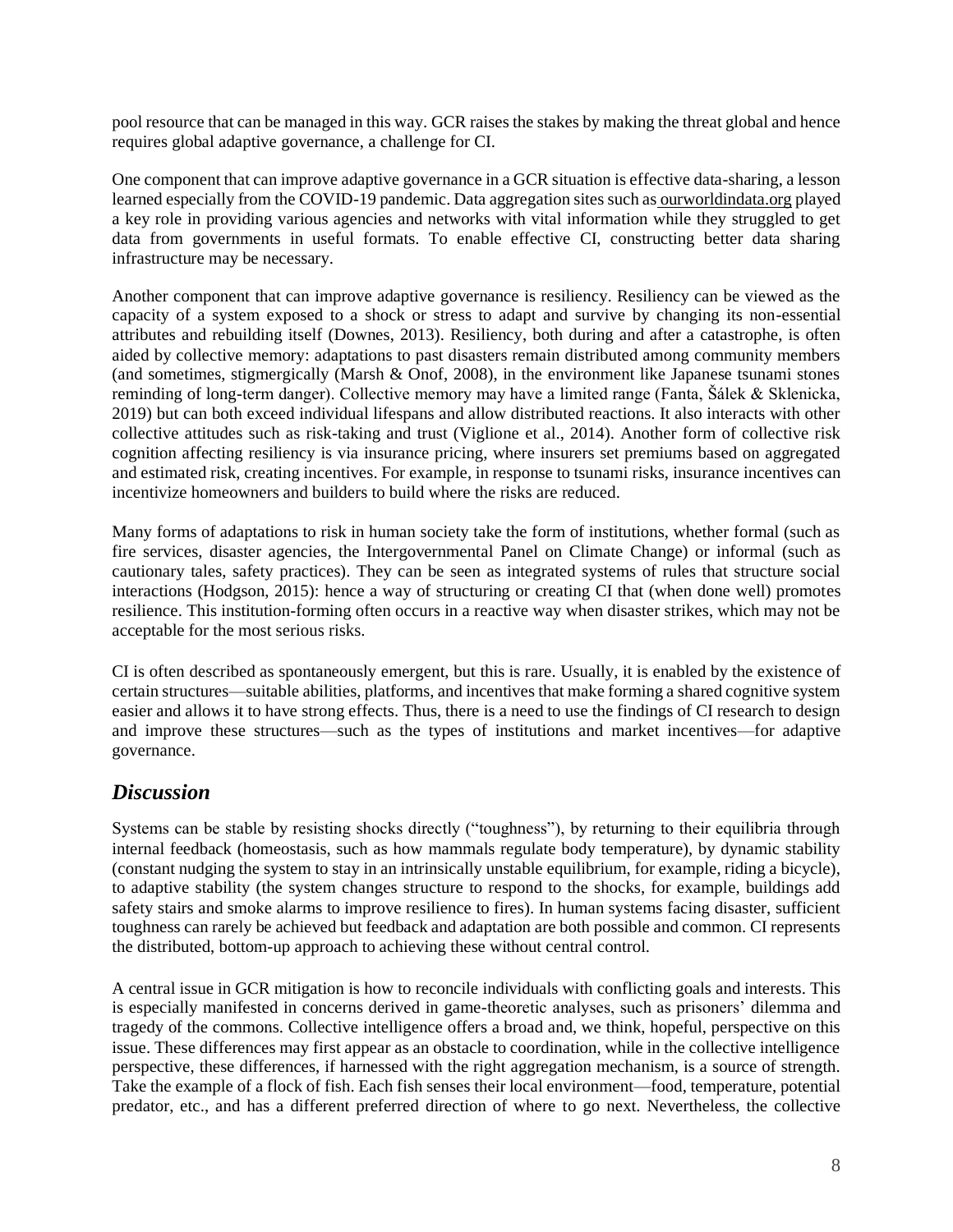effectively aggregates information from all fish through local interactions in movement (Lopez et al., 2012). The collective's movement responds to a much wider environment, more than the range of any individual fish. Thus, collective intelligence can be generated from different individuals acting on different information and wanting different outcomes. The differences should be seen as a resource, and the key question should be how to harness and aggregate the individuals' differences in productive ways.

Despite many examples demonstrating CI, groups are not always intelligent. Research has found many examples where the collective fails or performs worse than an individual (Lorenz et al., 2011; Koriat, 2012). A key to making progress in understanding collective intelligence is to identify conditions under which group performance can be improved. While many existing studies find effects of individual variables to help or hurt collective performance, with the large number of factors included in collective intelligence, it is also necessary to have a holistic framework to investigate the interaction of these variables. In the words of Elinor Ostrom (2009), "Without a common framework to organize findings, isolated knowledge does not accumulate."

The collective intelligence problems behind existential risk problems such as AI governance and nuclear war mitigation, do not yet have solutions. But it is hopeful because nature has solved many hard collective intelligence problems. Besides the example of fish, each neuron in our brain receives different, and sometimes conflicting information, but the brain harnesses the inconsistent signals and makes coherent sense of the world. It would be beneficial for researchers of human groups to look across disciplinary boundaries and learn from nature's approaches to collective intelligence to help inform societal challenges. Besides learning from solutions in other application domains, taking a transdisciplinary perspective is also useful for identifying key processes involved in many existential risks. For example, what fundamental processes make AI, nuclear war, and pandemics dangerous? Research has suggested candidates—many risks having the common denominator of disrupting agriculture (Denkenberger et al., 2021); the pace of regulatory innovation being far slower than that of technological innovation (Marchant, 2011); dangerous technology being accessible to a small number of actors (Bostrom, 2019). These exercises of identifying commonality across various risk domains help recognize key characteristics underlying humanity's greatest dangers. With the understanding of commonalities across risks, there is hope for finding crosscutting improvements to many problems at once.

The study of GCR mitigation is an emerging field, and great challenges remain—each leading to important global safety implications. We encourage CI researchers to think more about using CI in practice, especially in GCR scenarios representing perhaps the most important societal challenges. We encourage GCR researchers to expand their approach, which is centered on studying the physical sciences behind each risk scenario, to further engage with the behavioral sciences, especially the study of collective intelligence, to formulate useful theoretical frameworks for the reduction of risks across domains. We encourage general behavioral researchers to become aware and take advantage of the transformative opportunities of making an impact on the most important societal challenges through engaging with these two transdisciplinary efforts.

## *Acknowledgments*

The authors thank Rory Greig for helpful discussions and feedback on an earlier version of the manuscript.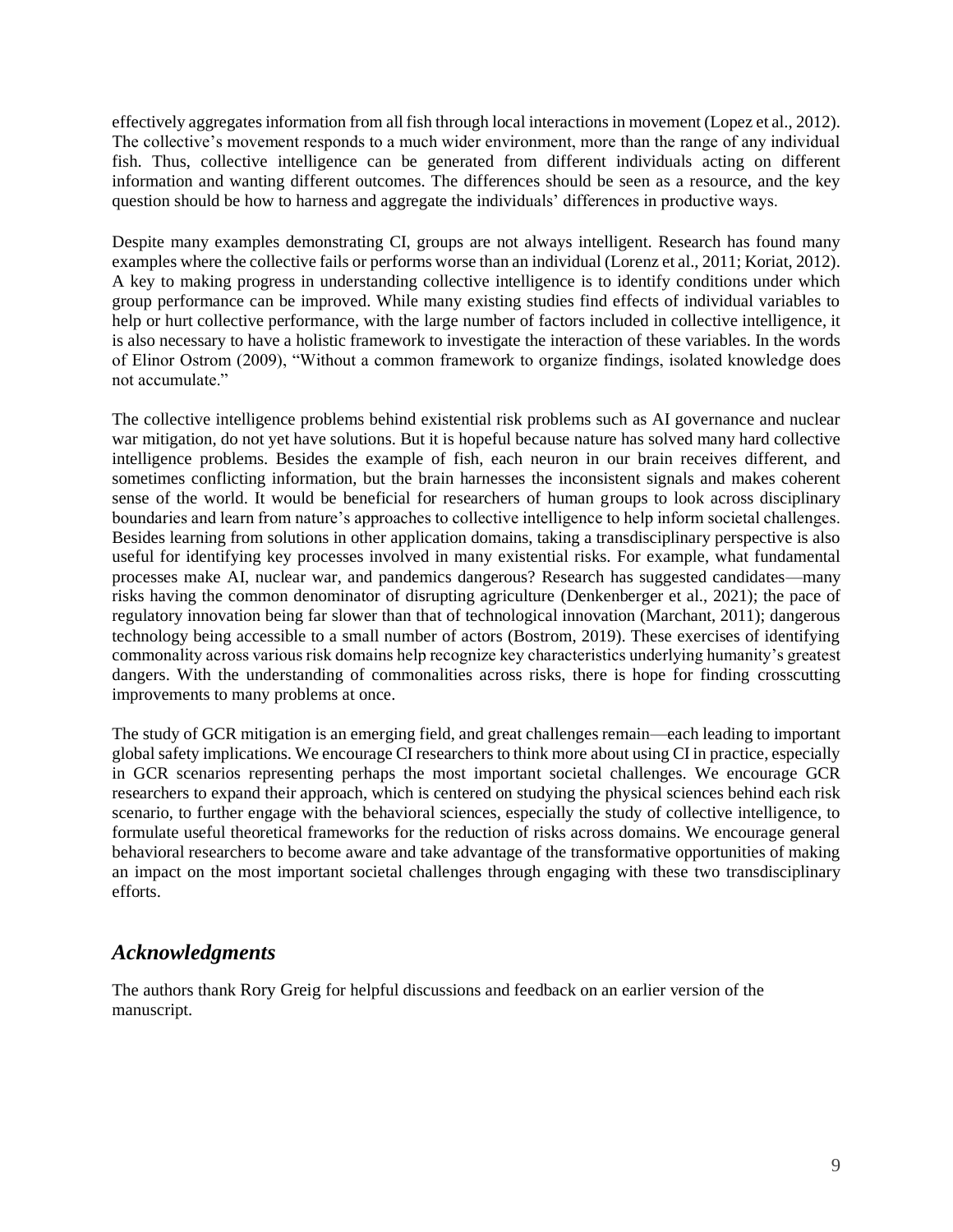## *References*

- Almaatouq, A., Noriega-Campero, A., Alotaibi, A., Krafft, P. M., Moussaid, M., & Pentland, A. (2020). Adaptive social networks promote the wisdom of crowds. *Proceedings of the National Academy of Sciences*, *117*(21), 11379-11386.
- Aminpour, P., Gray, S. A., Singer, A., Scyphers, S. B., Jetter, A. J., Jordan, R., & Grabowski, J. H. (2021). The diversity bonus in pooling local knowledge about complex problems. *Proceedings of the National Academy of Sciences*, *118*(5).
- Bak-Coleman, JB. et al. (2021) Stewardship of global collective behavior, *Proceedings of the National Academy of Sciences*, *118*(27).
- Beard, S., Rowe, T., & Fox, J. (2020). An analysis and evaluation of methods currently used to quantify the likelihood of existential hazards. *Futures*, 115, 102469.
- Becker, J., Brackbill, D., & Centola, D. (2017). Network dynamics of social influence in the wisdom of crowds. *Proceedings of the National Academy of Sciences*, 114(26), E5070-E5076.
- Bostrom, N. (2019). The vulnerable world hypothesis. *Global Policy*, *10*(4), 455-476.
- Büscher, M., Liegl, M., & Thomas, V. (2014). Collective intelligence in crises. In *Social Collective Intelligence* (pp. 243-265). Springer, Cham.
- Carrillo-Zapata, D., Sharpe, J., Winfield, A. F. T., Giuggioli, L., & Hauert, S. (2019). Toward controllable morphogenesis in large robot swarms. *IEEE Robotics and Automation Letters*, 4(4), 3386- 3393.
- Centola, D., Becker, J., Brackbill, D., & Baronchelli, A. (2018). Experimental evidence for tipping points in social convention. *Science*, *360*(6393), 1116-1119.
- Cotton, Barratt, O., Daniel, M., & Sandberg, A. (2020). Defence in depth against human extinction: Prevention, response, resilience, and why they all matter. *Global Policy*, 11(3), 271-282.
- Denkenberger, D., Sandberg, A., Tieman, R., & Pearce, J. M. (2021). Long Term Cost-Effectiveness of Resilient Foods for Global Catastrophes Compared to Artificial General Intelligence Safety (No. vrmpf). *Center for Open Science*.
- Downes, B. J., Miller, F., Barnett, J., Glaister, A., & Ellemor, H. (2013). How do we know about resilience? An analysis of empirical research on resilience, and implications for interdisciplinary praxis. *Environmental Research Letters*, 8(1), 014041.
- Fanta, V., Šálek, M., & Sklenicka, P. (2019). How long do floods throughout the millennium remain in the collective memory? *Nature Communications*, 10(1), 1-9.
- Fisher, L. & Sandberg, A. (2022) A Safe Governance Space for Humanity: Necessary Conditions for the Governance of Global Catastrophic Risks. *Global Policy*, forthcoming.
- Frank, M. R., Cebrian, M., Pickard, G., & Rahwan, I. (2017). Validating Bayesian truth serum in largescale online human experiments. *PloS ONE*, 12(5), e0177385.
- Galesic, M., de Bruin, W. B., Dalege, J., Feld, S. L., Kreuter, F., Olsson, H., & van der Does, T. (2021). Human social sensing is an untapped resource for computational social science. *Nature*, 1-9.
- Hanson, R., & Oprea, R. (2009). A manipulator can aid prediction market accuracy. *Economica*, 76(302), 304-314.
- Harari, Y. N. (2014). *Sapiens: A Brief History of Humankind*. Random House.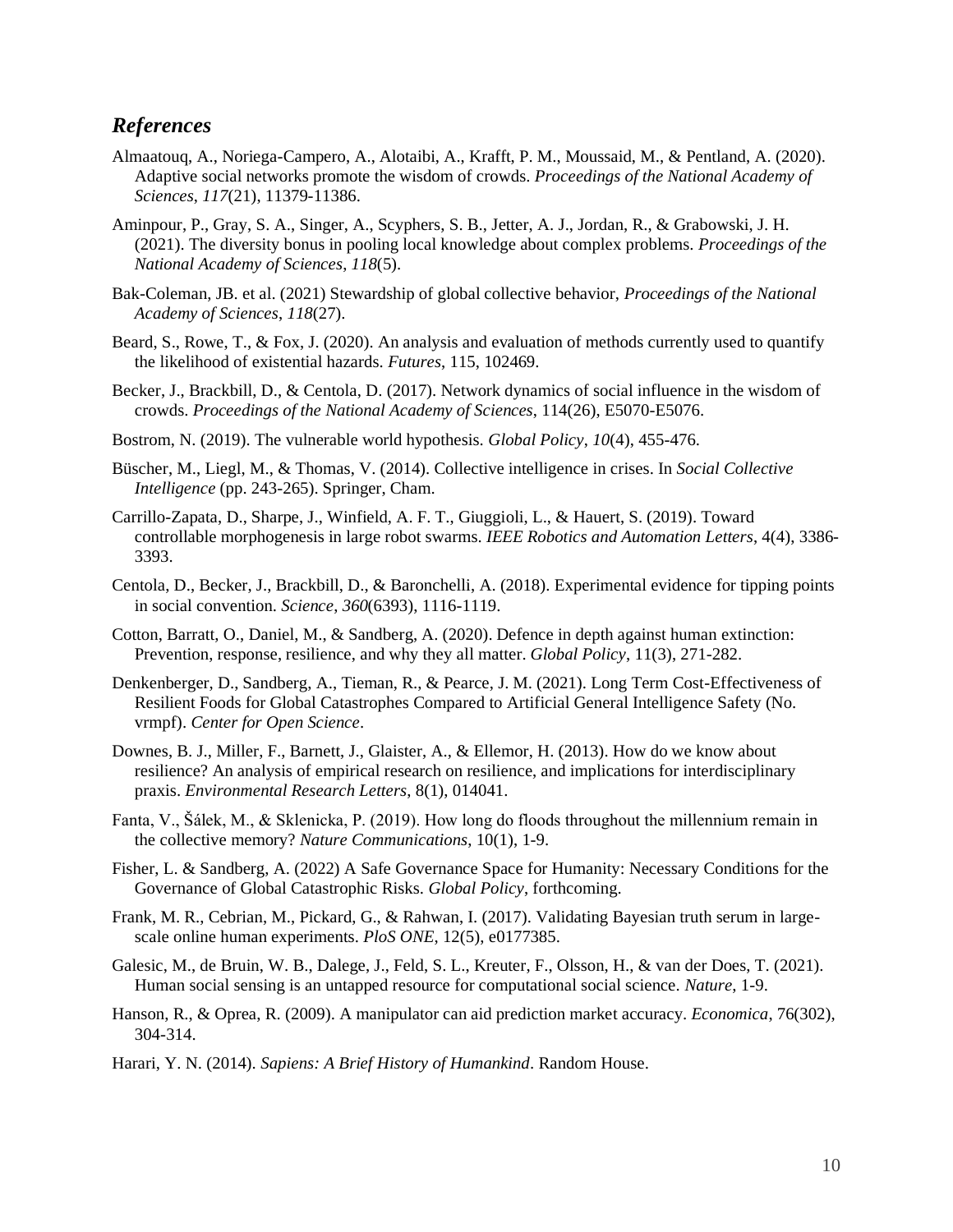- Hodgson, G. M. (2015). On defining institutions: rules versus equilibria. *Journal of Institutional Economics*, 11(3), 497-505.
- Hong, L., & Page, S. E. (2004). Groups of diverse problem solvers can outperform groups of high-ability problem solvers. *Proceedings of the National Academy of Sciences*, *101*(46), 16385-16389.
- Heukeshoven, D. (Photographer) (1946). Tightrope walker Margret Zimmermann over Köln in 1946 [Photograph]. Wikimedia Commons. Retrieved April 5, 2022, from https://commons.wikimedia.org/wiki/File:Seilt%C3%A4nzerin\_Rosanna\_%C3%BCber\_K%C3%B6ln \_in\_1946\_(aus\_K%C3%B6ln\_und\_der\_Krieg.\_Leben,\_Kultur,\_Stadt.\_1940\_-1950).jpg
- Jayles, B., Kim, H. R., Escobedo, R., Cezera, S., Blanchet, A., Kameda, T., ... & Theraulaz, G. (2017). How social information can improve estimation accuracy in human groups. *Proceedings of the National Academy of Sciences*, *114*(47), 12620-12625.
- Li, E. Y., Tung, C. Y., & Chang, S. H. (2016). The wisdom of crowds in action: Forecasting epidemic diseases with a web-based prediction market system. *International Journal of Medical Informatics*, 92, 35-43.
- Liu, H. Y., Lauta, K. C., & Maas, M. M. (2018). Governing Boring Apocalypses: A new typology of existential vulnerabilities and exposures for existential risk research. *Futures*, *102*, 6-19.
- Lopez, U., Gautrais, J., Couzin, I. D., & Theraulaz, G. (2012). From behavioural analyses to models of collective motion in fish schools. *Interface Focus*, *2*(6), 693-707.
- Lorenz, J., Rauhut, H., Schweitzer, F., & Helbing, D. (2011). How social influence can undermine the wisdom of crowd effect. *Proceedings of the National Academy of Sciences*, *108*(22), 9020-9025.
- Mann, R. P., & Helbing, D. (2017). Optimal incentives for collective intelligence. *Proceedings of the National Academy of Sciences*, *114*(20), 5077-5082.
- Marsh, L., & Onof, C. (2008). Stigmergic epistemology, stigmergic cognition. *Cognitive Systems Research*, 9(1-2), 136-149.
- Marchant, G. E. (2011). The growing gap between emerging technologies and the law. In *The Growing Gap Between Emerging Technologies and Legal-ethical Oversight* (pp. 19-33). Springer, Dordrecht.
- National Institute of Child Health and Human Development (NICHD) (2015), A neuron in an insect brain [Photograph]. Wikimedia Commons. Retrieved April 5, 2022, from https://commons.wikimedia.org/wiki/File:Insect\_neuron.png
- Navajas, J., Niella, T., Garbulsky, G., Bahrami, B., & Sigman, M. (2018). Aggregated knowledge from a small number of debates outperforms the wisdom of large crowds. *Nature Human Behaviour*, *2*(2), 126-132.
- Krafft, P. M. (2019). A simple computational theory of general collective intelligence. *Topics in Cognitive Science*, *11*(2), 374-392.
- Koriat, A. (2012). When are two heads better than one and why? *Science*, 336(6079), 360-362.
- Ord, T. (2020). *The Precipice: Existential Risk and the Future of Humanity*. Hachette Books.
- Ostrom, E. (1990). *Governing the Commons: The Evolution of Institutions for Collective Action*. Cambridge University Press.
- Ostrom, E. (2009). A general framework for analyzing sustainability of social-ecological systems. *Science*, 325(5939), 419-422.
- Page, S. (2019). *The Diversity Bonus*. Princeton University Press.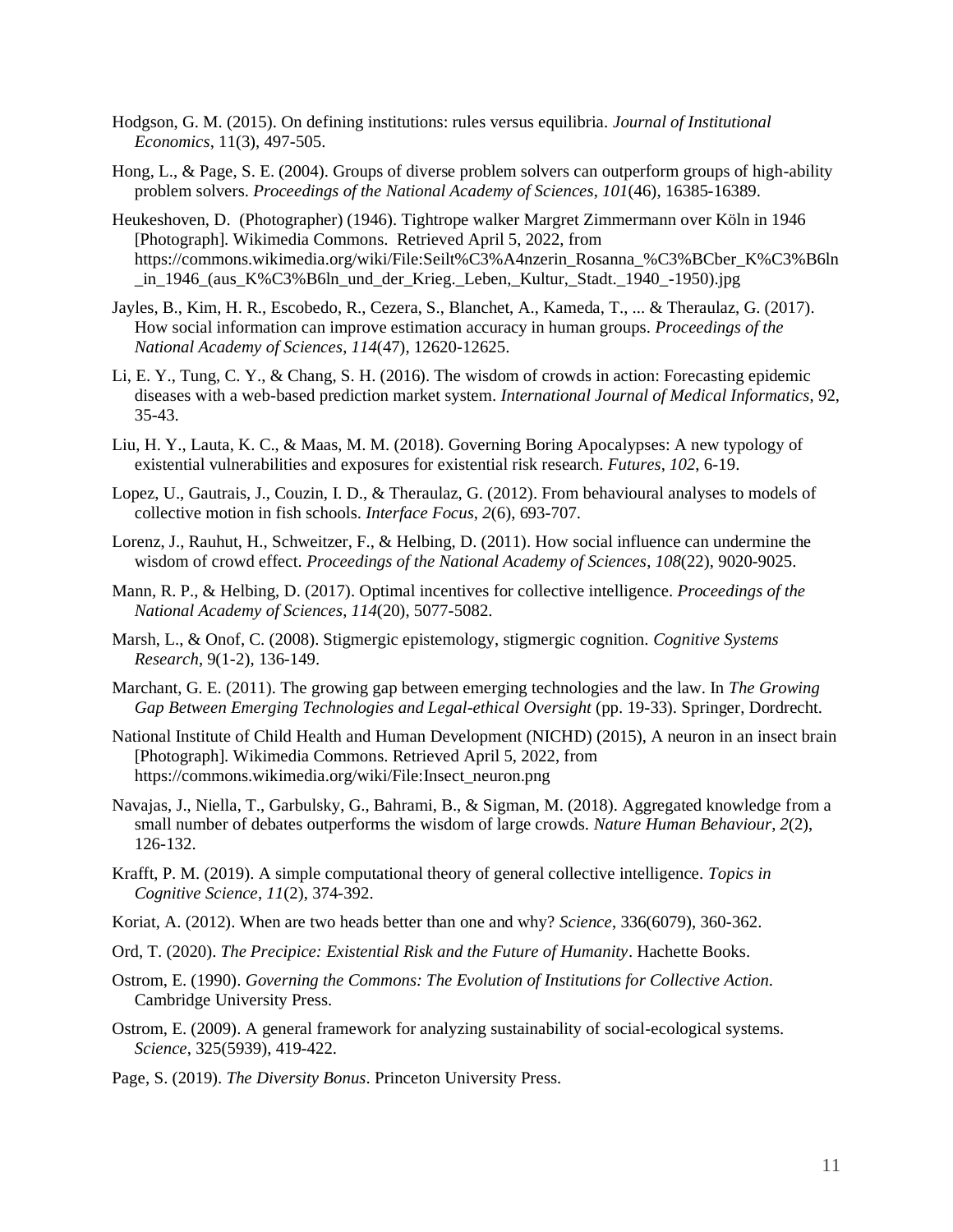- Pickard, G., Pan, W., Rahwan, I., Cebrian, M., Crane, R., Madan, A., & Pentland, A. (2011). Timecritical social mobilization. *Science*, 334(6055), 509-512.
- Predictit (2022). Who will be elected president of France in 2022? Retrieved March 28, 2022, from https://www.predictit.org/markets/detail/7360/Who-will-be-elected-president-of-France-in-2022.
- Prelec, D. (2004). A Bayesian truth serum for subjective data. *Science*, 306(5695), 462-466.
- Prelec, D., Seung, H. S., & McCoy, J. (2017). A solution to the single-question crowd wisdom problem. *Nature*, *541*(7638), 532-535.
- Prins, H. (1996). *Ecology and Behaviour of the African Buffalo: Social Inequality and Decision Making*  (Vol. 1). Springer Science & Business Media.
- Puckett, J. G., Pokhrel, A. R., & Giannini, J. A. (2018). Collective gradient sensing in fish schools. *Scientific Reports*, 8(1), 1-11.
- Recchia, G., Freeman, A. L., & Spiegelhalter, D. (2021). How well did experts and laypeople forecast the size of the COVID-19 pandemic?. *PloS ONE*, 16(5), e0250935.
- Riedl, C., Kim, Y. J., Gupta, P., Malone, T. W., & Woolley, A. W. (2021). Quantifying collective intelligence in human groups. *Proceedings of the National Academy of Sciences*, *118*(21).
- Rutherford, A., Cebrian, M., Rahwan, I., Dsouza, S., McInerney, J., Naroditskiy, V., ... & Miller, S. U. (2013). Targeted social mobilization in a global manhunt. *PloS ONE*, 8(9), e74628.
- Surowiecki J. (2004) *The Wisdom of Crowds: Why the Many Are Smarter Than the Few and How Collective Wisdom Shapes Business, Economies, Societies and Nations*.
- Tetlock, P. E., & Gardner, D. (2016). *Superforecasting: The Art and Science of Prediction*. Random House.
- Tetlock, P. E., Mellers, B. A., & Scoblic, J. P. (2017). Bringing probability judgments into policy debates via forecasting tournaments. *Science*, 355(6324), 481-483.
- Tung, J. (Photographer) (2019), Great wildebeest migration crossing Mara river at Serengeti National Park - Tanzania [Photograph]. Retrieved April 5, 2022, from https://unsplash.com/photos/1pZJqQlgpsY
- van de Vendel, P. (Photographer) (2018). Jackfish Tornado [Photograph]. Retrieved April 5, 2022, from [https://unsplash.com/photos/gcG\\_b9ijyqU.](https://unsplash.com/photos/gcG_b9ijyqU)
- Viglione, A., Di Baldassarre, G., Brandimarte, L., Kuil, L., Carr, G., Salinas, J. L., ... & Blöschl, G. (2014). Insights from socio-hydrology modelling on dealing with flood risk–roles of collective memory, risk-taking attitude and trust. *Journal of Hydrology*, 518, 71-82.
- Vivacqua, A. S., & Borges, M. R. (2010, April). Collective intelligence for the design of emergency response. In *The 2010 14th International Conference on Computer Supported Cooperative Work in Design* (pp. 623-628). IEEE.
- Voting (1920) Women learn to vote at NCR in Dayton on Oct. 27, 1920. Wikimedia Commons. Retrieved April 5, 2022, from https://commons.wikimedia.org/wiki/File:Women\_practice\_voting\_in\_Dayton\_Oct.\_27,\_1920.jpg.
- Wolfers, J., & Zitzewitz, E. (2006). *Interpreting Prediction Market Prices as Probabilities*. National Bureau of Economic Research.
- Woolley, A. W., Chabris, C. F., Pentland, A., Hashmi, N., & Malone, T. W. (2010). Evidence for a collective intelligence factor in the performance of human groups. *Science*, 330(6004), 686-688.